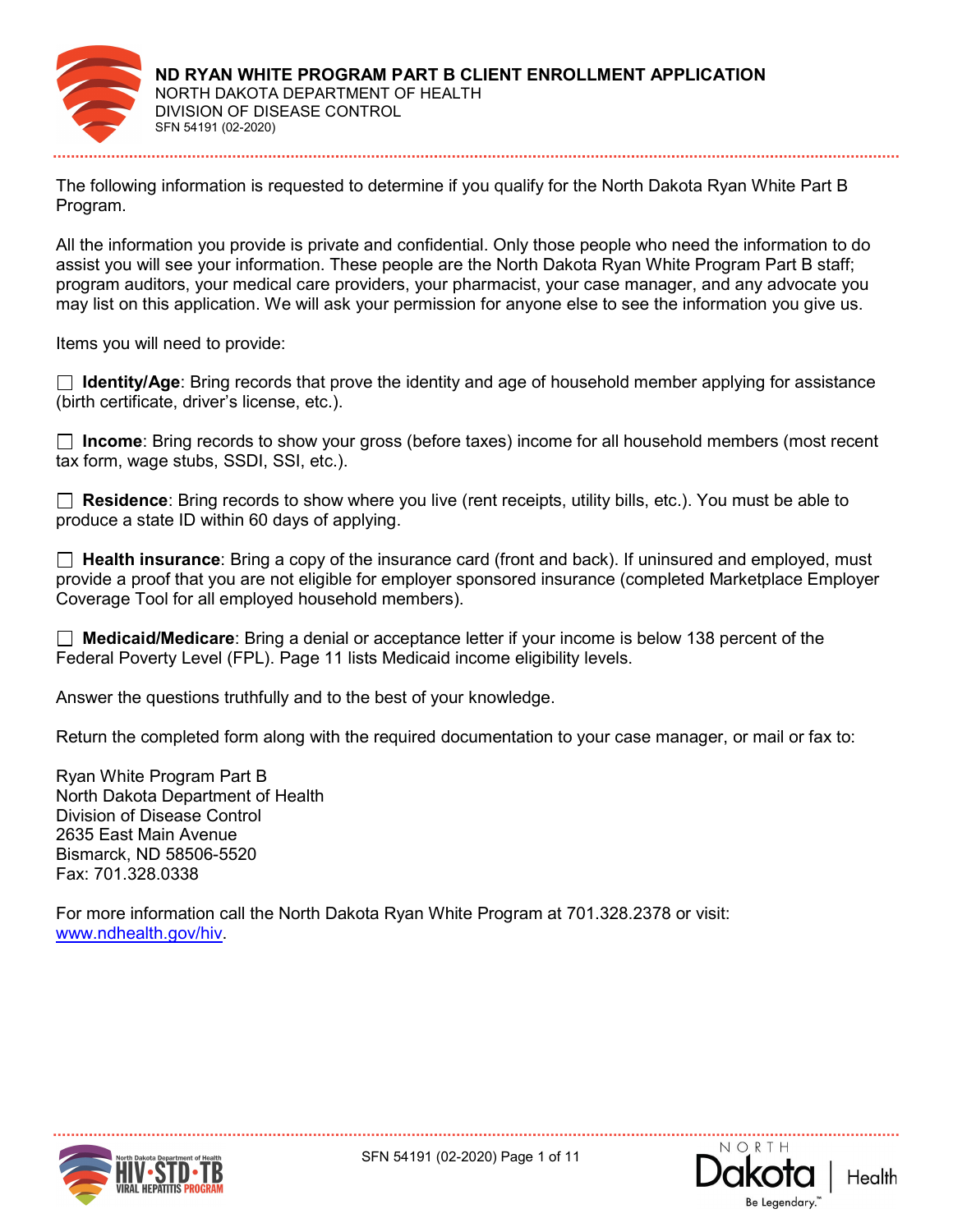

| Management Site<br>∴ase | : Client Number<br>White<br>ND.<br>Rvan | ND ADAP Client Number |
|-------------------------|-----------------------------------------|-----------------------|
|                         |                                         |                       |
|                         |                                         |                       |
|                         |                                         |                       |

# Applicant's Information

| Name of Applicant                                                                                                                                                                                                                                                                                                |                 |                                     | <b>Social Security Number</b> |       |                      |                  |                 |                        |
|------------------------------------------------------------------------------------------------------------------------------------------------------------------------------------------------------------------------------------------------------------------------------------------------------------------|-----------------|-------------------------------------|-------------------------------|-------|----------------------|------------------|-----------------|------------------------|
| <b>Street Address</b>                                                                                                                                                                                                                                                                                            |                 | City                                |                               | State | ZIP Code             |                  |                 |                        |
| Mailing Address (if different)                                                                                                                                                                                                                                                                                   |                 |                                     |                               | City  |                      | <b>State</b>     | <b>ZIP Code</b> |                        |
| <b>Primary Telephone Number</b>                                                                                                                                                                                                                                                                                  |                 |                                     | Secondary Telephone Number    |       | <b>Email Address</b> |                  |                 |                        |
| Date of Birth                                                                                                                                                                                                                                                                                                    |                 | Country of Birth                    |                               |       |                      | Primary Language |                 |                        |
| Gender<br>$\Box$ Male $\Box$ Female $\Box$ Transgender M to F                                                                                                                                                                                                                                                    |                 |                                     | Transgender F to M            |       | Other:               |                  |                 |                        |
| Risk Category (please select all that apply):<br>$\Box$ Men having sex with men (MSM)<br>Heterosexual contact<br>Injection drug use (IDU)<br>$\Box$ Hemophilia/coagulation disorder<br>Perinatal (mother to child)<br>Organ transplant or blood transfusion<br>$\Box$ Work related exposure<br>Unknown<br>Other: |                 |                                     |                               |       |                      |                  |                 |                        |
| Hispanic or Latino:<br>Race (check all that apply)<br>Asian   American Indian<br><b>Black/African American</b><br>Pacific Islander<br>$\Box$ White<br>Yes $\Box$ No<br>Physician's Name<br>Clinic<br>Pharmacy                                                                                                    |                 |                                     |                               |       |                      |                  |                 |                        |
| <b>Emergency Contact's Name</b>                                                                                                                                                                                                                                                                                  |                 | Relationship<br><b>Phone Number</b> |                               |       |                      |                  |                 |                        |
| <b>Citizenship Status</b><br>Citizen<br>National<br><b>Permanent Resident</b><br><b>Temporary Visa</b><br>Undocumented                                                                                                                                                                                           |                 |                                     |                               |       |                      |                  |                 |                        |
| <b>Employment Status</b><br>Employed full-time<br>Self-employed<br>$\Box$ Employed part-time<br>Employer name: Name and Senator Management of the Employer name:<br>Unemployed<br>Student<br><b>Disabled</b><br>Retired<br>$\sqsupset$ Other: $\sqsubseteq$                                                      |                 |                                     |                               |       |                      |                  |                 |                        |
| Insurance Information (provide a copy of insurance card, front and back)                                                                                                                                                                                                                                         |                 |                                     |                               |       |                      |                  |                 |                        |
| <b>Private</b>                                                                                                                                                                                                                                                                                                   | <b>Medicare</b> |                                     | <b>Medicaid</b>               |       | <b>Other</b>         |                  |                 | <b>No Insurance</b>    |
| Employer                                                                                                                                                                                                                                                                                                         | Part A/B        |                                     | Traditional                   |       | <b>VA</b>            |                  |                 | Please complete the    |
| Individual policy                                                                                                                                                                                                                                                                                                | Part D          |                                     | Expansion                     |       | <b>IHS</b>           |                  |                 | <b>Statement of No</b> |
| Marketplace plan                                                                                                                                                                                                                                                                                                 | Supplemental    |                                     | <b>Dually Eligible</b>        |       | Other:               |                  |                 | <b>Health Coverage</b> |
| <b>COBRA</b>                                                                                                                                                                                                                                                                                                     | Low-Income      |                                     | (Medicaid/Medicare)           |       |                      |                  | (next section)  |                        |

| Dental                                                                              | Subsidy        |            |             |  |
|-------------------------------------------------------------------------------------|----------------|------------|-------------|--|
| Insurance Company Name:                                                             |                | Member ID: | Start Date: |  |
| Insurance Company Name:                                                             |                | Member ID: | Start Date: |  |
| Are you receiving assistance with insurance premiums through Ryan White? $\Box$ Yes | No<br>Not Sure |            |             |  |



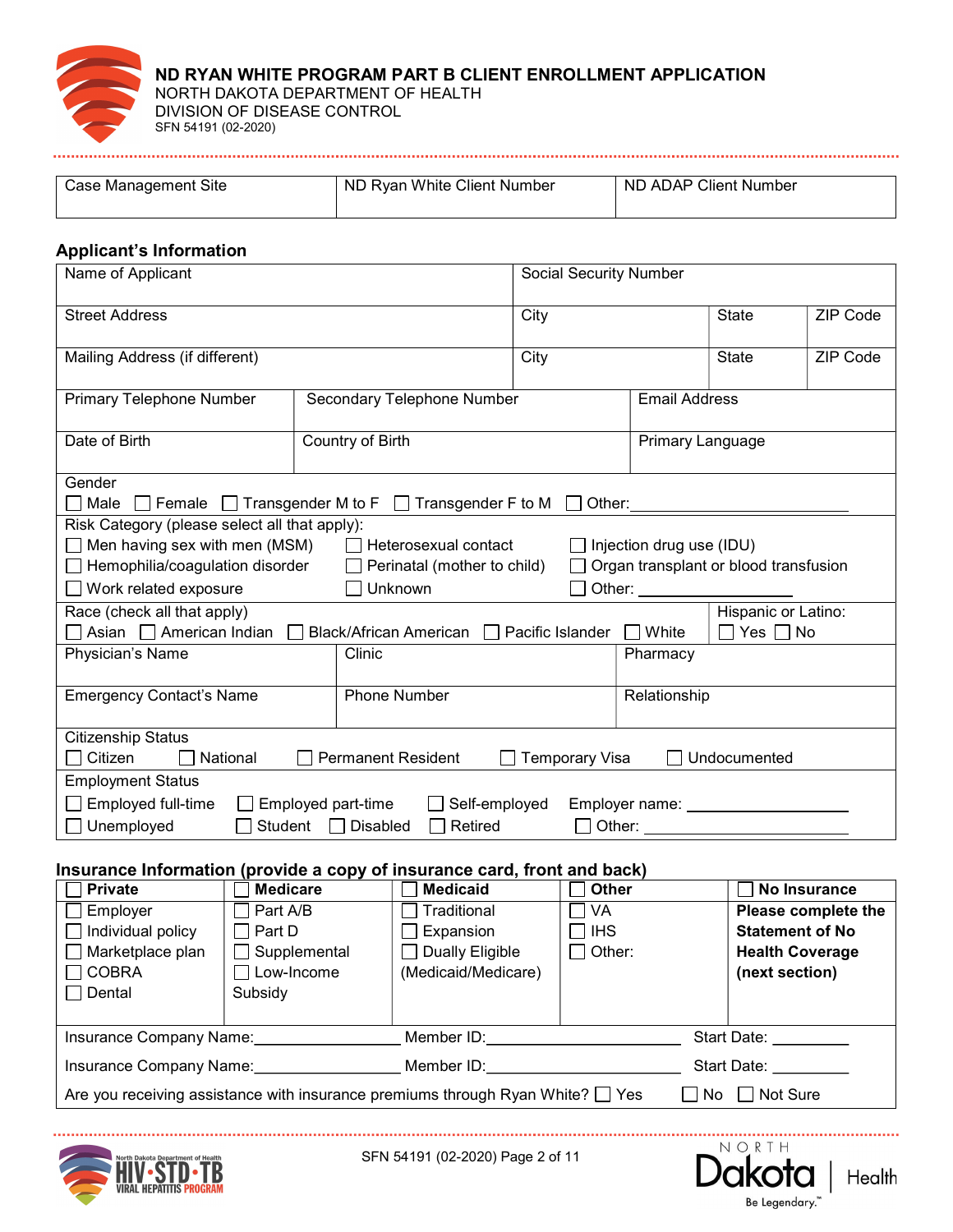NORTH DAKOTA DEPARTMENT OF HEALTH DIVISION OF DISEASE CONTROL SFN 54191 (02-2020)

| Statement of No Health Coverage (only complete if uninsured)                                                                                                                                                                                      |                               |  |  |  |
|---------------------------------------------------------------------------------------------------------------------------------------------------------------------------------------------------------------------------------------------------|-------------------------------|--|--|--|
| Please complete the following if you indicated that you currently have no health coverage.                                                                                                                                                        |                               |  |  |  |
| $\Box$ My income for the past 12 months is below \$17,609 (refer to table on page 11 for Medicaid eligibility levels).                                                                                                                            |                               |  |  |  |
| $\Box$ I have applied for ND Medicaid in the past 6 months, but do not qualify due to my:                                                                                                                                                         |                               |  |  |  |
| $\Box$ Citizenship/immigration status<br>$\Box$ Income                                                                                                                                                                                            |                               |  |  |  |
| I have provided Medicaid denial letter to my case manager: $\Box$ Yes                                                                                                                                                                             | No<br>$\mathsf{L}$            |  |  |  |
| $\Box$ I have not applied for ND Medicaid.                                                                                                                                                                                                        |                               |  |  |  |
| $\Box$ My income for the past 12 months is above \$17,609. I, or other member(s) of my household, are employed but:                                                                                                                               |                               |  |  |  |
| $\Box$ My employer does not offer health insurance.                                                                                                                                                                                               |                               |  |  |  |
| □ No one in my household is offered health insurance through employment in which I am an eligible party.                                                                                                                                          |                               |  |  |  |
| Complete the Marketplace Employer Coverage Tool for all employed household members.                                                                                                                                                               |                               |  |  |  |
| During this six-month Ryan White eligibility period, there are no options for enrollment into health coverage                                                                                                                                     |                               |  |  |  |
| through open/special periods.                                                                                                                                                                                                                     |                               |  |  |  |
|                                                                                                                                                                                                                                                   |                               |  |  |  |
| If you may be eligible for and have not obtained health insurance coverage through Medicaid, Medicare or Private                                                                                                                                  |                               |  |  |  |
| Employer Based Plans, you are not in compliance with Ryan White Part B polices regarding "payer of last resort." This<br>will render you ineligible for Ryan White Covered Services and you will be suspended from all services until appropriate |                               |  |  |  |
| coverage is obtained. Consideration will be made to provide medications and services for a period of up to three                                                                                                                                  |                               |  |  |  |
| months to cover services until plans may become active. After that point, services will be unavailable.                                                                                                                                           |                               |  |  |  |
|                                                                                                                                                                                                                                                   |                               |  |  |  |
| If you have applied for and are not eligible for health insurance through Medicaid, Medicare or Private Employer Based<br>Plans, you must enroll in a qualified health plan through the Health Insurance Marketplace with a Ryan White approved   |                               |  |  |  |
| plan during the next enrollment period that you are eligible to apply under. The Ryan White program will pay your                                                                                                                                 |                               |  |  |  |
| portion of the insurance premium and all co-pays and deductibles for outpatient medical services and medications<br>related to HIV infection.                                                                                                     |                               |  |  |  |
|                                                                                                                                                                                                                                                   |                               |  |  |  |
| Failure to enroll in a health insurance plan during the next available enrollment period will result in a one-year                                                                                                                                |                               |  |  |  |
| suspension from the Ryan White Part B program or suspension until health insurance coverage is obtained.                                                                                                                                          |                               |  |  |  |
|                                                                                                                                                                                                                                                   |                               |  |  |  |
| (enter initials) I understand that Ryan White Part B program is a payer of last resort, not insurance,                                                                                                                                            |                               |  |  |  |
| and can only cover services when there is no other payer. This means that if I am eligible for health coverage                                                                                                                                    |                               |  |  |  |
| and I do not enroll, Ryan White will suspend my eligibility for Ryan White Part B for one-year or until I gain                                                                                                                                    |                               |  |  |  |
| appropriate healthcare coverage.                                                                                                                                                                                                                  |                               |  |  |  |
|                                                                                                                                                                                                                                                   |                               |  |  |  |
| <b>For Case Managers:</b>                                                                                                                                                                                                                         |                               |  |  |  |
| $\Box$ This client is in compliance with Ryan White Policies and qualifies for Ryan White services.                                                                                                                                               |                               |  |  |  |
| $\Box$ This client is not in compliance with Ryan White Policies and should receive window period services covering the                                                                                                                           |                               |  |  |  |
|                                                                                                                                                                                                                                                   |                               |  |  |  |
| $\Box$ This client is not in compliance with Ryan White Policies and should not receive Ryan White services.                                                                                                                                      |                               |  |  |  |
|                                                                                                                                                                                                                                                   |                               |  |  |  |
|                                                                                                                                                                                                                                                   |                               |  |  |  |
|                                                                                                                                                                                                                                                   | Date ________________________ |  |  |  |
|                                                                                                                                                                                                                                                   |                               |  |  |  |
|                                                                                                                                                                                                                                                   |                               |  |  |  |



SFN 54191 (02-2020) Page 3 of 11

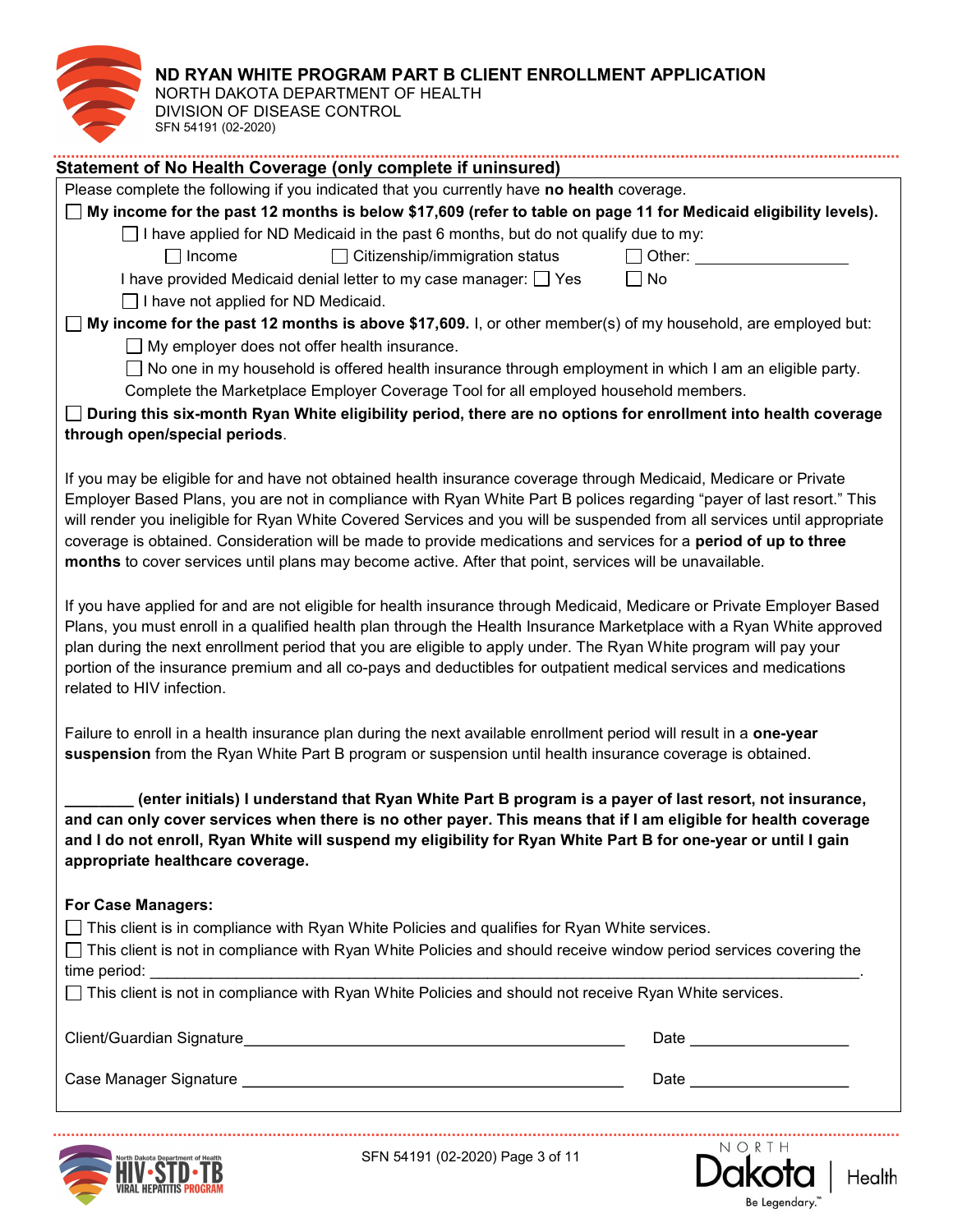| ND RYAN WHITE PROGRAM PART B CLIENT ENROLLMENT APPLICATION<br>NORTH DAKOTA DEPARTMENT OF HEALTH<br>DIVISION OF DISEASE CONTROL<br>SFN 54191 (02-2020) |  |  |
|-------------------------------------------------------------------------------------------------------------------------------------------------------|--|--|
|-------------------------------------------------------------------------------------------------------------------------------------------------------|--|--|

### Household Characteristics

| Housing Type (check one)                                                                                 |  |
|----------------------------------------------------------------------------------------------------------|--|
| $\Box$ Permanent housing (apartment, house, boarding house) $\Box$ Rent $\Box$ Own<br>Cost/month: \$     |  |
| $\Box$ Temporary (transitional housing for homeless, staying with friends or family)                     |  |
| □ Unstable (emergency shelter, jail, vehicle, streets, hotel or motel paid for by the emergency funding) |  |
| Are you receiving housing assistance (HOPWA, public housing, Section 8)?                                 |  |
| $\Box$ No $\Box$ Yes, please describe:                                                                   |  |
| Describe current living arrangement (stability, safety, affordability).                                  |  |
|                                                                                                          |  |

### Household Size and Income

| <b>Marital Status</b>                                                                                             |              |                   |                                       |                                        |  |
|-------------------------------------------------------------------------------------------------------------------|--------------|-------------------|---------------------------------------|----------------------------------------|--|
| Single $\Box$ Married $\Box$ Civil Union $\Box$ Legally Separated $\Box$ Divorced $\Box$ Widowed $\Box$ Other:    |              |                   |                                       |                                        |  |
| List every family member who lives with you (legal spouse, biological/adopted/step-children) and anyone you claim |              |                   |                                       |                                        |  |
| as a dependent on your taxes. List their income if applicable. Attach additional sheets if needed.                |              |                   |                                       |                                        |  |
| Name                                                                                                              | Relationship | <b>Birth Date</b> | Type of Income                        | Monthly Gross Income<br>(before taxes) |  |
|                                                                                                                   | Self         |                   |                                       |                                        |  |
|                                                                                                                   |              |                   |                                       |                                        |  |
|                                                                                                                   |              |                   |                                       |                                        |  |
|                                                                                                                   |              |                   |                                       |                                        |  |
|                                                                                                                   |              |                   |                                       |                                        |  |
|                                                                                                                   |              |                   |                                       |                                        |  |
|                                                                                                                   |              |                   |                                       |                                        |  |
|                                                                                                                   |              |                   |                                       |                                        |  |
| Household Size:                                                                                                   |              |                   | Total Monthly Household Gross Income: |                                        |  |
| Household Federal Poverty Level (to be completed by case manager; use page 11 to calculate):                      |              |                   |                                       |                                        |  |

#### Statement of No Income

If you currently have no income, please fill out the following information.

 $\Box$  I did not file income tax in 20  $\Box$ . This statement is true to the best of my knowledge.

 $\Box$  I currently have no income and have not received income since  $\Box$ 

Please explain how your living expenses are met if you report no current income.



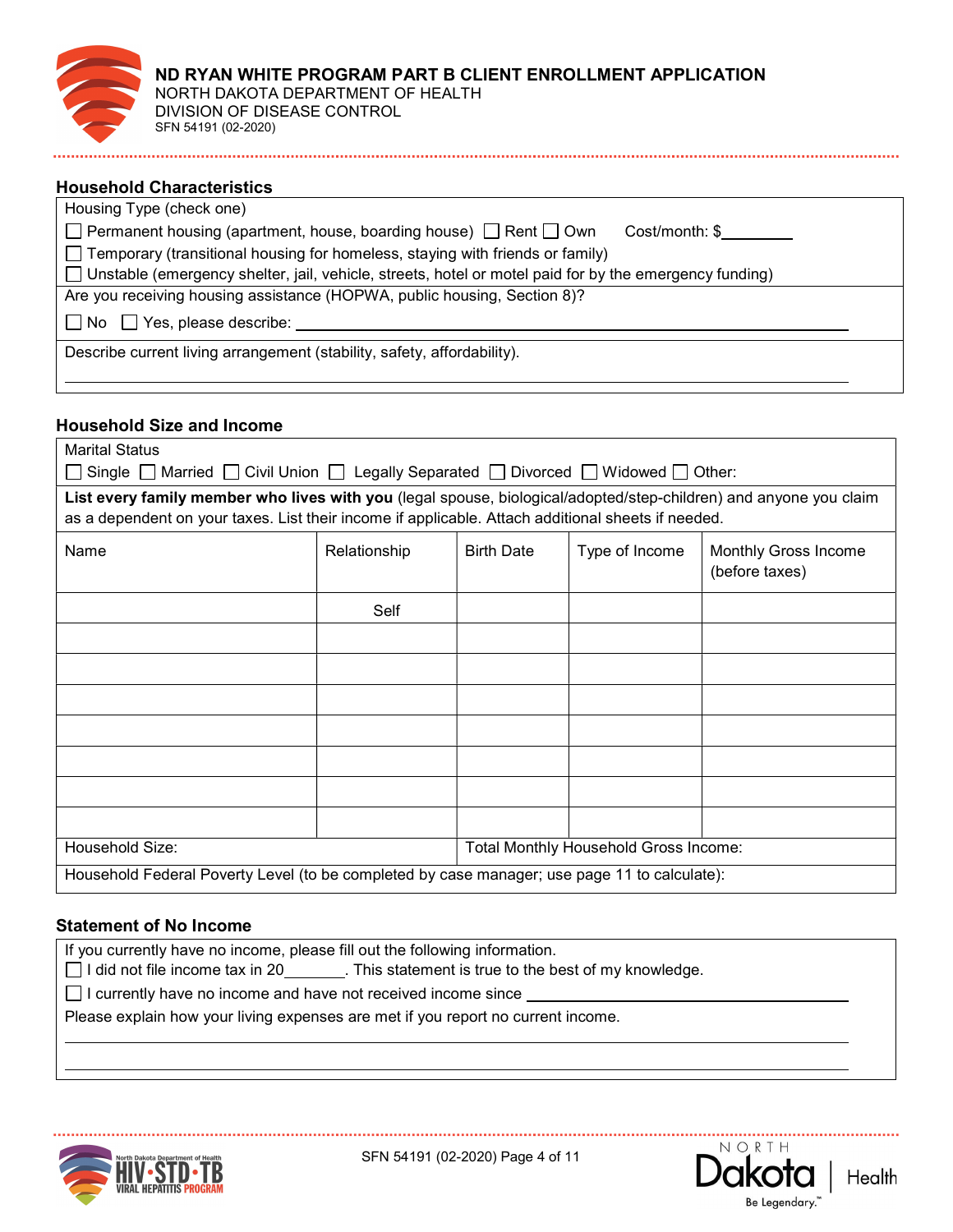

NORTH DAKOTA DEPARTMENT OF HEALTH DIVISION OF DISEASE CONTROL SFN 54191 (02-2020)

| Please select which ND Ryan White services and service reimbursements you need: |                                  |  |
|---------------------------------------------------------------------------------|----------------------------------|--|
| $\Box$ Case Management                                                          | $\Box$ Medications (ADAP)        |  |
| □ Outpatient HIV medical care                                                   | $\Box$ Insurance premiums (ADAP) |  |
| $\Box$ Dental care                                                              | $\Box$ Vision care               |  |
| $\Box$ Mental health                                                            | $\Box$ Substance abuse           |  |
| $\Box$ Emergency Financial Assistance (rent and utilities)                      | $\Box$ Transportation            |  |

## Basic Needs Assessment

| Please select areas where you need referrals and assistance: |                                       |
|--------------------------------------------------------------|---------------------------------------|
| $\Box$ Housing/utilities                                     | $\Box$ HIV stigma and isolation       |
| $\Box$ Other chronic health conditions                       | $\Box$ Finding/keeping a job          |
| $\Box$ Food and clothing                                     | $\Box$ Citizenship/immigration status |
| $\Box$ Paying bills/money management                         | $\Box$ Language/cultural barriers     |
| $\Box$ Other:                                                | $\Box$ Legal issues                   |
| Comments:                                                    |                                       |
|                                                              |                                       |

# Retention in Care and HIV Risk Assessment

| Have you seen your HIV provider in the last 12 months?<br>$\Box$ Yes $\Box$ No<br>Date of last visit:                                                   | Comments:                                                                      |
|---------------------------------------------------------------------------------------------------------------------------------------------------------|--------------------------------------------------------------------------------|
| How often you see your HIV provider?<br>$\Box$ Every 3 months $\Box$ Every 6 months<br>$\Box$ Once a year                                               | $\vert$ $\vert$ Other:                                                         |
| Are you currently virally suppressed?<br>$\Box$ No $\Box$ I do not know<br>∣∣Yes                                                                        | Is your CD4 count above 200 cells/mL?<br>$\Box$ No $\Box$ I do not know<br>Yes |
| List HIV medications you are currently taking.                                                                                                          | Do you miss any doses, and if so, how often and reason:                        |
| Do you engage in risky sexual behaviors such as having multiple or anonymous sex partners or having unprotected<br>$sex? \Box Yes$<br>Comment:<br>l INo |                                                                                |

## Recommended Screenings for Persons Living with HIV

| Have you been screened for tuberculosis (TB) since HIV diagnosis?                                                                                                                                                                   |  |                                                          |  |
|-------------------------------------------------------------------------------------------------------------------------------------------------------------------------------------------------------------------------------------|--|----------------------------------------------------------|--|
| □ Yes, date tested: □ No □ Latent TB                                                                                                                                                                                                |  | Received treatment                                       |  |
| Have you been screened for hepatitis B since HIV diagnosis?                                                                                                                                                                         |  |                                                          |  |
|                                                                                                                                                                                                                                     |  | No                                                       |  |
| Have you been screened for hepatitis C since HIV diagnosis?                                                                                                                                                                         |  |                                                          |  |
| □ Yes, date tested: □ No □ Have hepatitis C                                                                                                                                                                                         |  | $\Box$ Previously treated $\Box$ Interested in treatment |  |
| Have you been screened for syphilis in the past 12 months?                                                                                                                                                                          |  |                                                          |  |
| □ Yes, date tested: Result: <u>Nesult: Nesult: Nesult: Nesult: Nesult: Nesult: Nesult: Nesult: Nesult: Nesult: Nesult: Nesult: Nesult: Nesult: Nesult: Nesult: Nesult: Nesult: Nesult: Nesult: Nesult: Nesult: Nesult: Nesult: </u> |  | $\Box$ Not indicated (not sexually active)<br>l INo      |  |
| Have you been screened for chlamydia and gonorrhea in the past 12 months?                                                                                                                                                           |  |                                                          |  |
|                                                                                                                                                                                                                                     |  | ∣∣No<br>$\Box$ Not indicated (not sexually active)       |  |
| Are you currently pregnant?                                                                                                                                                                                                         |  |                                                          |  |
| $\Box$ Yes, estimated delivery date:                                                                                                                                                                                                |  | ∣ No<br>Not applicable                                   |  |
|                                                                                                                                                                                                                                     |  |                                                          |  |



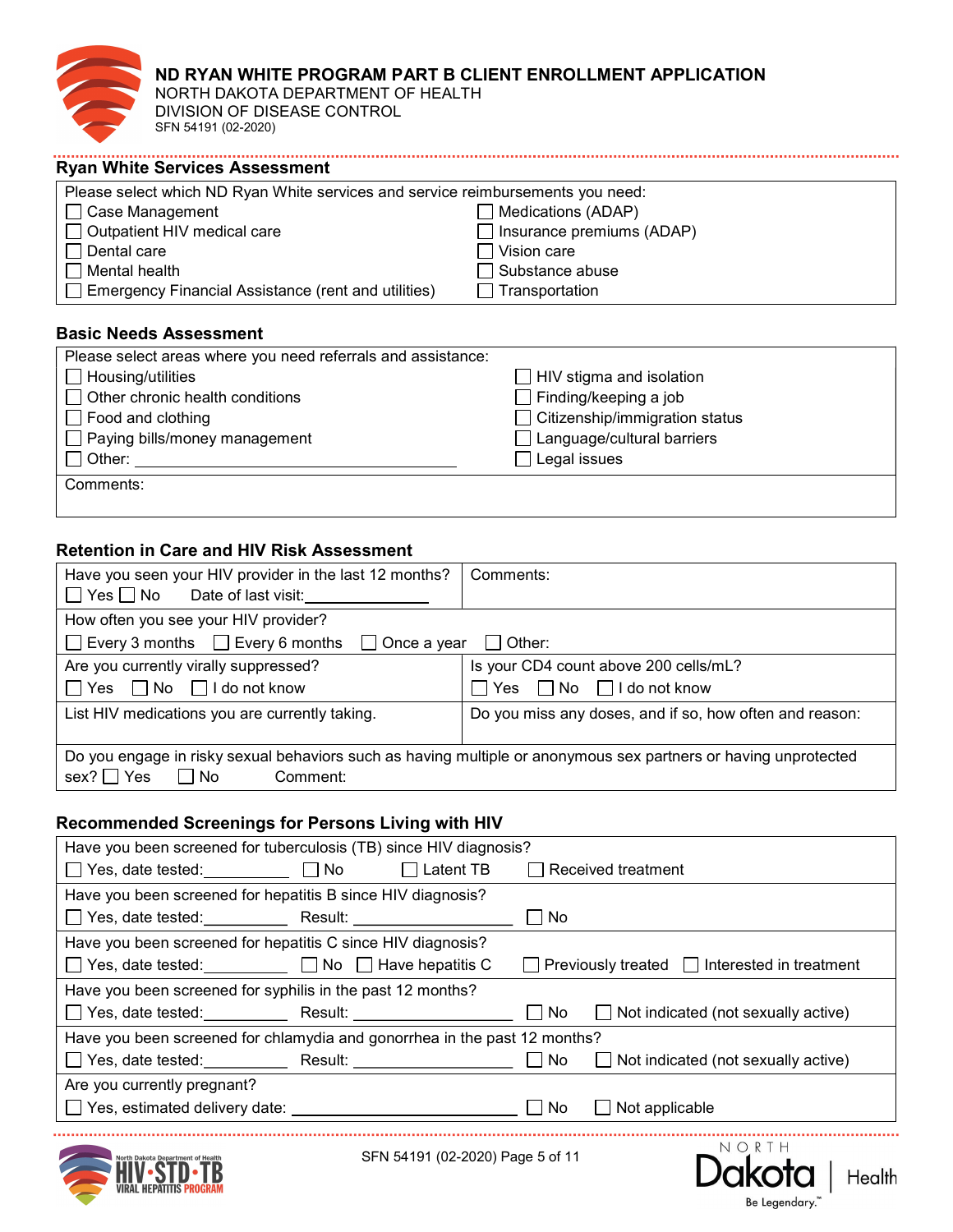

NORTH DAKOTA DEPARTMENT OF HEALTH DIVISION OF DISEASE CONTROL SFN 54191 (02-2020)

## Substance Abuse and Mental Health

| Are you a tobacco user?                    | Are you interested in quitting at this time? |                                                              | Are you exposed to second-hand smoke?                                                   |                                                                                                 |  |
|--------------------------------------------|----------------------------------------------|--------------------------------------------------------------|-----------------------------------------------------------------------------------------|-------------------------------------------------------------------------------------------------|--|
| $\Box$ Yes $\Box$ No $\Box$ Former         |                                              | $\Box$ Yes $\Box$ No $\Box$ Not Applicable<br>l IYes<br>  No |                                                                                         |                                                                                                 |  |
| Referral offered?                          |                                              | Comments:                                                    |                                                                                         |                                                                                                 |  |
| $\Box$ Yes $\Box$ No $\Box$ Not Applicable |                                              |                                                              |                                                                                         |                                                                                                 |  |
| Do you currently use drugs or alcohol?     |                                              |                                                              | If yes, check all that apply: $\Box$ Alcohol $\Box$ Street drugs $\Box$ Injecting drugs |                                                                                                 |  |
| $\Box$ Yes $\Box$ No $\Box$ Former         |                                              |                                                              |                                                                                         |                                                                                                 |  |
|                                            |                                              |                                                              |                                                                                         | Would you like a referral? □ Substance Abuse Counseling □ Syringe Services □ Treatment programs |  |
| □ Other: ______________________________    |                                              | $\Box$ No $\Box$                                             |                                                                                         | $\Box$ Not applicable                                                                           |  |
| Referral offered?                          |                                              | Comments:                                                    |                                                                                         |                                                                                                 |  |
| $\Box$ Yes $\Box$ No $\Box$ Not Applicable |                                              |                                                              |                                                                                         |                                                                                                 |  |
| Do you have mental health concerns?        |                                              | Comments:                                                    |                                                                                         |                                                                                                 |  |
| $\Box$ Yes $\Box$ No $\Box$ Former         |                                              |                                                              |                                                                                         |                                                                                                 |  |
| Do you have a history of trauma in your    |                                              | Do you have physical or emotional abuse concerns?            |                                                                                         |                                                                                                 |  |
| life? $\Box$ Yes $\Box$ No                 |                                              | $\Box$ No                                                    |                                                                                         |                                                                                                 |  |
| Are you receiving counseling/treatment?    |                                              | Are you interested in getting help?                          |                                                                                         |                                                                                                 |  |
| $\Box$ Yes $\Box$ No $\Box$ Not Applicable |                                              | $\Box$ Yes $\Box$ No $\Box$ Not Applicable                   |                                                                                         |                                                                                                 |  |
| Referral offered?                          |                                              | Comments:                                                    |                                                                                         |                                                                                                 |  |
| $\Box$ Yes $\Box$ No $\Box$ Not Applicable |                                              |                                                              |                                                                                         |                                                                                                 |  |

## To Be Completed by Case Manager – Acuity Scale

|                      | 0 points             | 1 point                               | 2 points                | 3 points                                                                                                                                                                                                                                          |
|----------------------|----------------------|---------------------------------------|-------------------------|---------------------------------------------------------------------------------------------------------------------------------------------------------------------------------------------------------------------------------------------------|
| <b>Life Area</b>     | Self Mgmt.           | <b>Basic Need</b>                     | <b>Moderate Need</b>    | <b>High Need</b>                                                                                                                                                                                                                                  |
|                      |                      | <b>Medical Case Management</b>        |                         |                                                                                                                                                                                                                                                   |
| Linkage and          | Client attended all  | Client missed one                     | Client missed more      | No reported labs in<br>$\Box$                                                                                                                                                                                                                     |
| <b>Retention in</b>  | HIV medical          | appointment in the last               | than one medical        | the past 12 months.                                                                                                                                                                                                                               |
| <b>Medical Care</b>  | appointments in the  | 12 months or has                      | appointment in the last | Client is:                                                                                                                                                                                                                                        |
| <b>Acuity Score:</b> | last 12 months.      | rescheduled multiple<br>appointments. | 12 months.              | newly-diagnosed<br>pregnant<br>$\mathsf{L}$<br>$\Box$ immuno-<br>compromised.<br>$\Box$ released from a<br>correctional facility<br>within the past 90<br>days.<br>$\Box$ is/was hospitalized<br>or used ER or urgent<br>care in the last 30 days |
| Understanding        | Understands risks    | Understands risks                     | Has poor                | Frequently engages                                                                                                                                                                                                                                |
| of HIV and Risk      | and practices harm   | and practices harm                    | knowledge and           | in risky behaviors. Not                                                                                                                                                                                                                           |
| <b>Behavior</b>      | reduction behavior   | reduction most of the                 | engages in risky        | virally suppressed.                                                                                                                                                                                                                               |
|                      | and communicates     | time.                                 | behaviors. Viral load   | High risk for HIV                                                                                                                                                                                                                                 |
| <b>Acuity Score:</b> | with sexual partners |                                       |                         |                                                                                                                                                                                                                                                   |



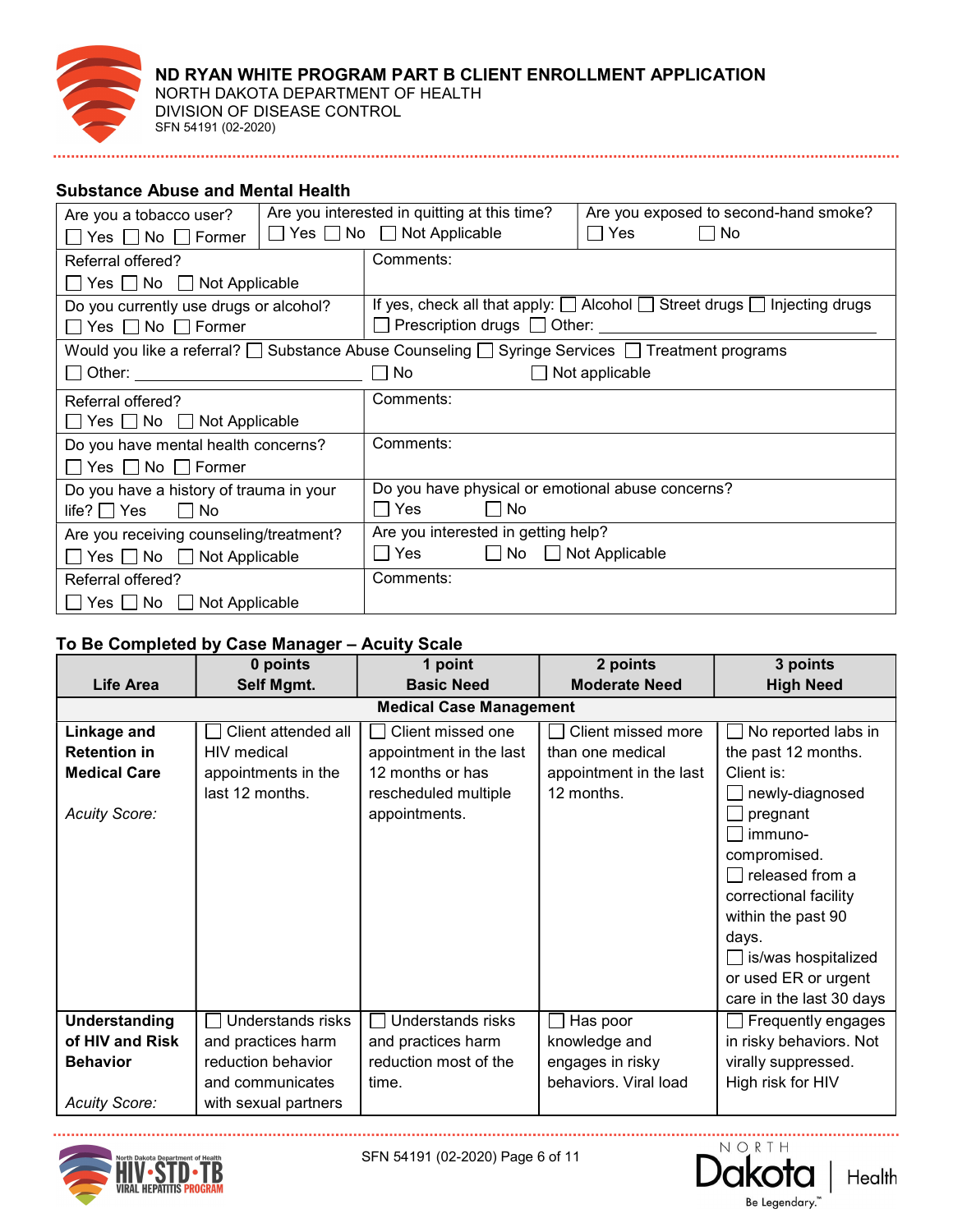

NORTH DAKOTA DEPARTMENT OF HEALTH DIVISION OF DISEASE CONTROL SFN 54191 (02-2020)

|                      | 0 points                                  | 1 point                                     | 2 points                              | 3 points                             |
|----------------------|-------------------------------------------|---------------------------------------------|---------------------------------------|--------------------------------------|
| <b>Life Area</b>     | Self Mgmt.                                | <b>Basic Need</b>                           | <b>Moderate Need</b>                  | <b>High Need</b>                     |
|                      | about safer sex (e.g.                     |                                             | detectable. Needs                     | transmission. Needs                  |
|                      | condom use, PrEP,                         |                                             | partner services.                     | partner services.                    |
|                      | testing)                                  |                                             |                                       |                                      |
| <b>Medication</b>    | Complete                                  | Misses doses                                | Misses doses                          | Misses doses daily                   |
| <b>Adherence</b>     | medication                                | occasionally with                           | frequently. Has a                     | and has a viral load                 |
|                      | adherence reflected                       | continued viral load                        | detectable viral load                 | over 200 copies/mL.                  |
| <b>Acuity Score:</b> | in the undetectable                       | suppression.                                | below 200 copies/mL.                  | Needs adherence                      |
|                      | viral load.                               |                                             | Needs adherence                       | counseling.                          |
|                      |                                           |                                             | counseling.                           |                                      |
| <b>Health</b>        | Has medical                               | Enrolled in health                          | $\sqcap$ Has medical                  | No health coverage.                  |
| Coverage             | coverage. Able to<br>access medical care. | coverage but requires                       | coverage but requires                 | Not eligible for                     |
|                      |                                           | support to maintain                         | ADAP premium<br>assistance and CM     | public or private                    |
| <b>Acuity Score:</b> |                                           | coverage.                                   | support to maintain                   | coverage.<br>$\Box$ Eligible but not |
|                      |                                           |                                             | coverage.                             | enrolled.                            |
|                      |                                           | <b>Non-Medical Case Management</b>          |                                       |                                      |
| <b>Basic Needs</b>   |                                           |                                             |                                       | Has no access to                     |
|                      | Food, clothing,<br>and other basic        | Basic needs met on                          | Routinely needs                       | food.                                |
| <b>Acuity Score:</b> | items available                           | a regular basis with<br>occasional need for | help accessing<br>assistance programs | $\Box$ Without most basic            |
|                      | through client's own                      | help accessing                              | for basic needs.                      | needs.                               |
|                      | means.                                    | assistance programs.                        | $\Box$ History of difficulties        | $\Box$ Unable to perform             |
|                      | $\Box$ Has ongoing                        | Unable to routinely                         | in accessing                          | most ADL.                            |
|                      | access to assistance                      | meet basic needs                            | assistance programs                   | $\Box$ No home to receive            |
|                      | programs that                             | without emergency                           | on own.                               | assistance with ADL.                 |
|                      | maintain basic needs                      | assistance.                                 | $\Box$ Often w/o food,                |                                      |
|                      | consistently.                             | $\Box$ Needs assistance                     | clothing, or other basic              |                                      |
|                      | $\Box$ Able to perform                    | to perform some ADL                         | needs.                                |                                      |
|                      | activities of daily                       | weekly.                                     | Needs in-home                         |                                      |
|                      | living independently                      |                                             | ADL assistance daily.                 |                                      |
|                      | (ADL)                                     |                                             |                                       |                                      |
| <b>Mental Health</b> | $\Box$ No history of                      | Past problems                               | Having trouble in                     | Danger to self or                    |
|                      | mental health                             | and/or reports current                      | day-to-day functioning.               | others and needs                     |
| <b>Acuity Score:</b> | problems. No need                         | difficulties/stress - is                    | Requires significant                  | immediate intervention.              |
|                      | for referral.                             | functioning or already                      | support. Needs referral               | Needs referral to                    |
|                      |                                           | engaged in mental                           | to mental health care.                | mental health care.                  |
|                      |                                           | health care.                                |                                       |                                      |
| <b>Substance Use</b> | No difficulties with                      | Past problems but                           | <b>Current substance</b>              | <b>Current substance</b>             |
|                      | substance use. No                         | currently in recovery.                      | use - willing to seek                 | $use - not willing to$               |
| <b>Acuity Score:</b> | referrals needed.                         | Not impacting ability to                    | help. Impacts ability to              | seek help. Unable to                 |
|                      |                                           | function daily or access                    | function and access                   | function daily or                    |
|                      |                                           | medical care.                               | medical care.                         | maintain medical care.               |
| <b>Housing</b>       | Living in clean,                          | Stable housing                              | Temporary housing                     | Unstable housing.                    |
|                      | stable housing. Does                      | (subsidized or not).                        | (subsidized or not).                  |                                      |
| <b>Acuity Score:</b> | not need assistance.                      | Occasionally needs                          |                                       |                                      |



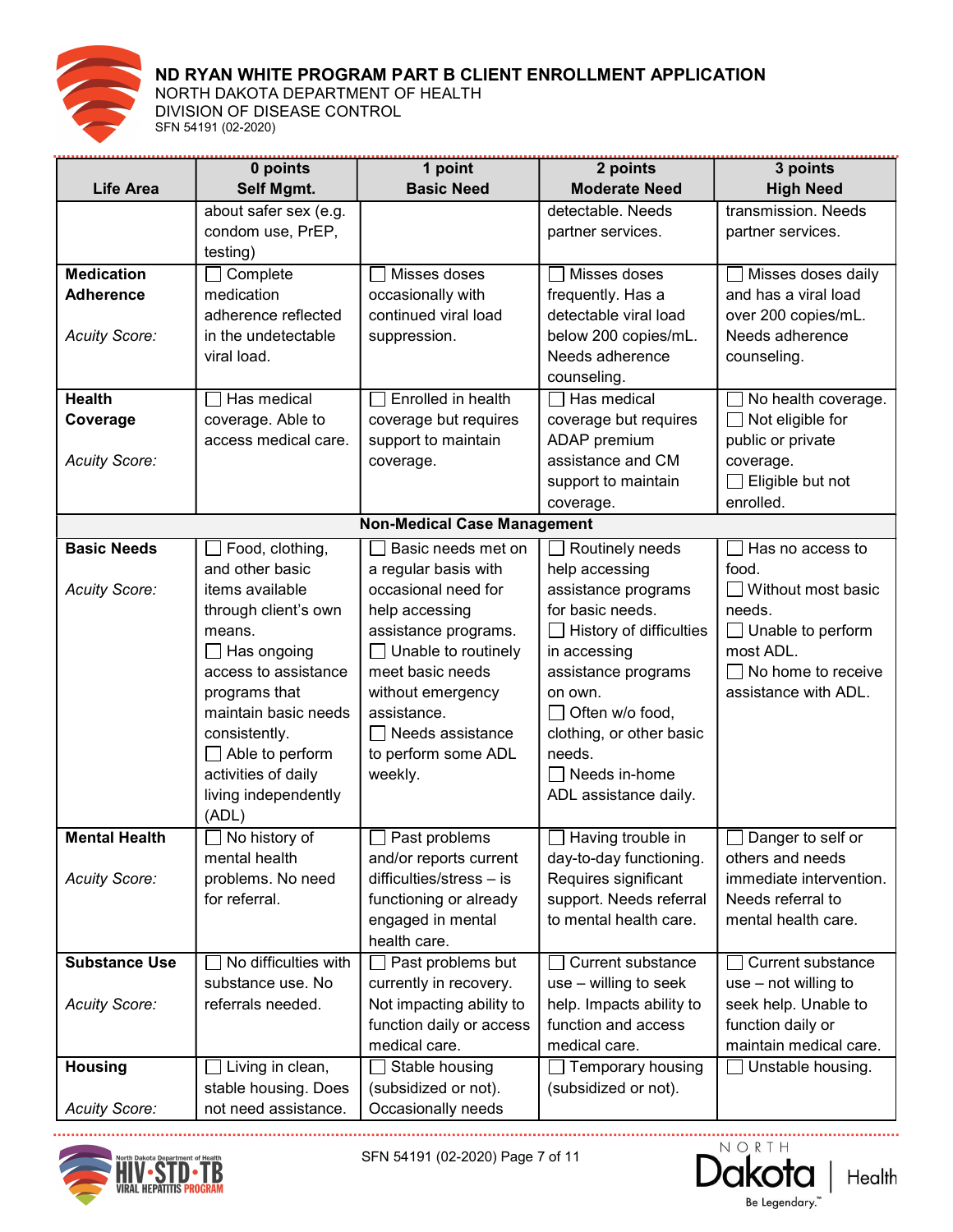

NORTH DAKOTA DEPARTMENT OF HEALTH DIVISION OF DISEASE CONTROL SFN 54191 (02-2020)

|                                 | 0 points                             | 1 point                                                       | 2 points                                     | 3 points                                            |
|---------------------------------|--------------------------------------|---------------------------------------------------------------|----------------------------------------------|-----------------------------------------------------|
| <b>Life Area</b>                | Self Mgmt.                           | <b>Basic Need</b>                                             | <b>Moderate Need</b>                         | <b>High Need</b>                                    |
|                                 |                                      | housing assistance (<2                                        | Frequent violations                          | Currently facing                                    |
|                                 |                                      | times per year).                                              | and eviction notices                         | eviction or                                         |
|                                 |                                      |                                                               | and history of                               | homelessness.                                       |
|                                 | <b>No</b>                            | Some                                                          | homelessness.                                |                                                     |
| Language and<br><b>Cultural</b> | language/cultural                    | language/cultural                                             | Language & cultural<br>barriers that prevent | $\Box$ Language/cultural<br>barriers. Client is not |
| <b>Barriers</b>                 | barriers.                            | barriers that do not                                          | client from accessing                        | able to access medical                              |
|                                 |                                      | majorly affect access                                         | medical care and                             | care or treatment                                   |
| <b>Acuity Score:</b>            |                                      | to medical care or                                            | services.                                    | without translation                                 |
|                                 |                                      | services.                                                     |                                              | services and CM                                     |
|                                 |                                      |                                                               |                                              | assistance.                                         |
| <b>Transportation</b>           | Has consistent                       | Occasionally needs                                            | Has a car or a bus                           | $\Box$ Limited or no                                |
|                                 | and reliable access                  | transportation                                                | pass but requires CM                         | access to                                           |
| <b>Acuity Score:</b>            | to transportation with               | assistance to stay in                                         | assistance in                                | transportation                                      |
|                                 | no need for agency                   | medical care.                                                 | coordinating and                             | (language, cognitive                                |
|                                 | support.                             |                                                               | reimbursing                                  | ability, mental health)                             |
|                                 |                                      |                                                               | transportation.                              | which impacts access<br>to medical care and         |
|                                 |                                      |                                                               |                                              | services.                                           |
| <b>Total Points:</b>            |                                      | Add up the total points from each line to determine the total |                                              |                                                     |
|                                 | 0 pts: Self-Management               |                                                               |                                              |                                                     |
|                                 | 1-10 pts: Basic Case Management      |                                                               |                                              |                                                     |
|                                 | 11-20 pts: Moderate Case Management  |                                                               |                                              |                                                     |
|                                 | 21-30 pts: Intensive Case Management |                                                               |                                              |                                                     |
| Notes:                          |                                      |                                                               |                                              |                                                     |
|                                 |                                      |                                                               |                                              |                                                     |
|                                 |                                      |                                                               |                                              |                                                     |
|                                 |                                      |                                                               |                                              |                                                     |
|                                 |                                      |                                                               |                                              |                                                     |
|                                 |                                      |                                                               |                                              |                                                     |
|                                 |                                      |                                                               |                                              |                                                     |
|                                 |                                      |                                                               |                                              |                                                     |
|                                 |                                      |                                                               |                                              |                                                     |
|                                 |                                      |                                                               |                                              |                                                     |
|                                 |                                      |                                                               |                                              |                                                     |
|                                 |                                      |                                                               |                                              |                                                     |
|                                 |                                      |                                                               |                                              |                                                     |
|                                 |                                      |                                                               |                                              |                                                     |
|                                 |                                      |                                                               |                                              |                                                     |
|                                 |                                      |                                                               |                                              |                                                     |



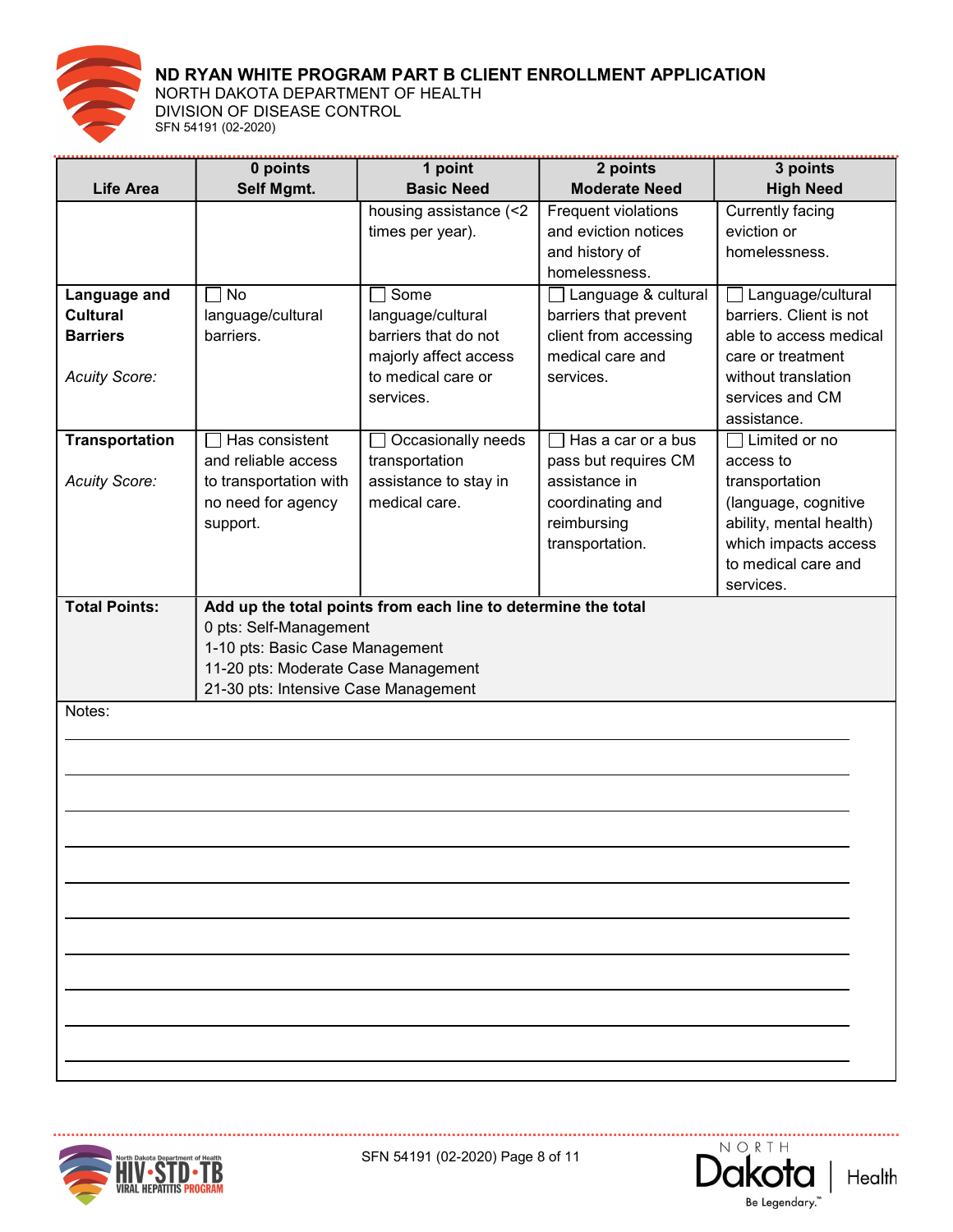

## ND Ryan White Program Part B Client Rights and Responsibilities

### Client's Rights:

As a participant in the ND Ryan White Program Part B, you have the right to:

- Be treated with respect, dignity, consideration, and compassion.
- Receive case management services Be treated with respect, dignity, consideration, and compassion.
- Receive case management services free of discrimination on the basis of race, color, sex/gender, ethnicity, national origin, religion, age, class, sexual orientation, physical and/or mental ability.
- Participate in creating a plan for case management services.
- Be informed about services and options available to you.
- Reach an agreement with your case manager about the frequency of contact you will have, either in person or over the telephone.
- Have your medical records and case management records be treated confidentially.
- File a grievance about services you are receiving or denial of services

### Client's Responsibilities:

As a participant in the North Dakota Ryan White Program Part B, you have the responsibility to:

- Treat other clients and staff of this agency with respect and courtesy.
- Protect the confidentiality of other clients you may encounter at this agency.
- Not subject case managers, staff, or other clients to physical, sexual, verbal and/or emotional abuse or threats.
- Participate as much as you are able in creating a plan for case management.
- Let your case manager know any concerns you have about your case management plan or changes in your needs.
- Make and keep appointments to the best of your ability, or if possible to phone to cancel or change an appointment time.
- Stay in communication with your case manager by informing him/her of changes in your address or phone number, income, and responding to the case manager's calls or letters to the best of your ability.
- Provide your case manager any requests for payment of bills within 30 days of the statement date and provide required documentation.
- Follow case manager directions to get assistance from other available programs and services.
- Stay in care by visiting your doctor regularly and take prescribed medication to ensure your health and well-being.
- Every six months recertify your eligibility and enrollment in the ND Ryan White Part B program. You must reenroll by April 30th and recertify by October 31st each year for continued Ryan White eligibility.

 $\Box$  I understand the above information, and I have received a copy for my records.

| Client/Guardian Signature | Date |
|---------------------------|------|
|                           |      |
| Case Manager Signature    | Date |



SFN 54191 (02-2020) Page 9 of 11

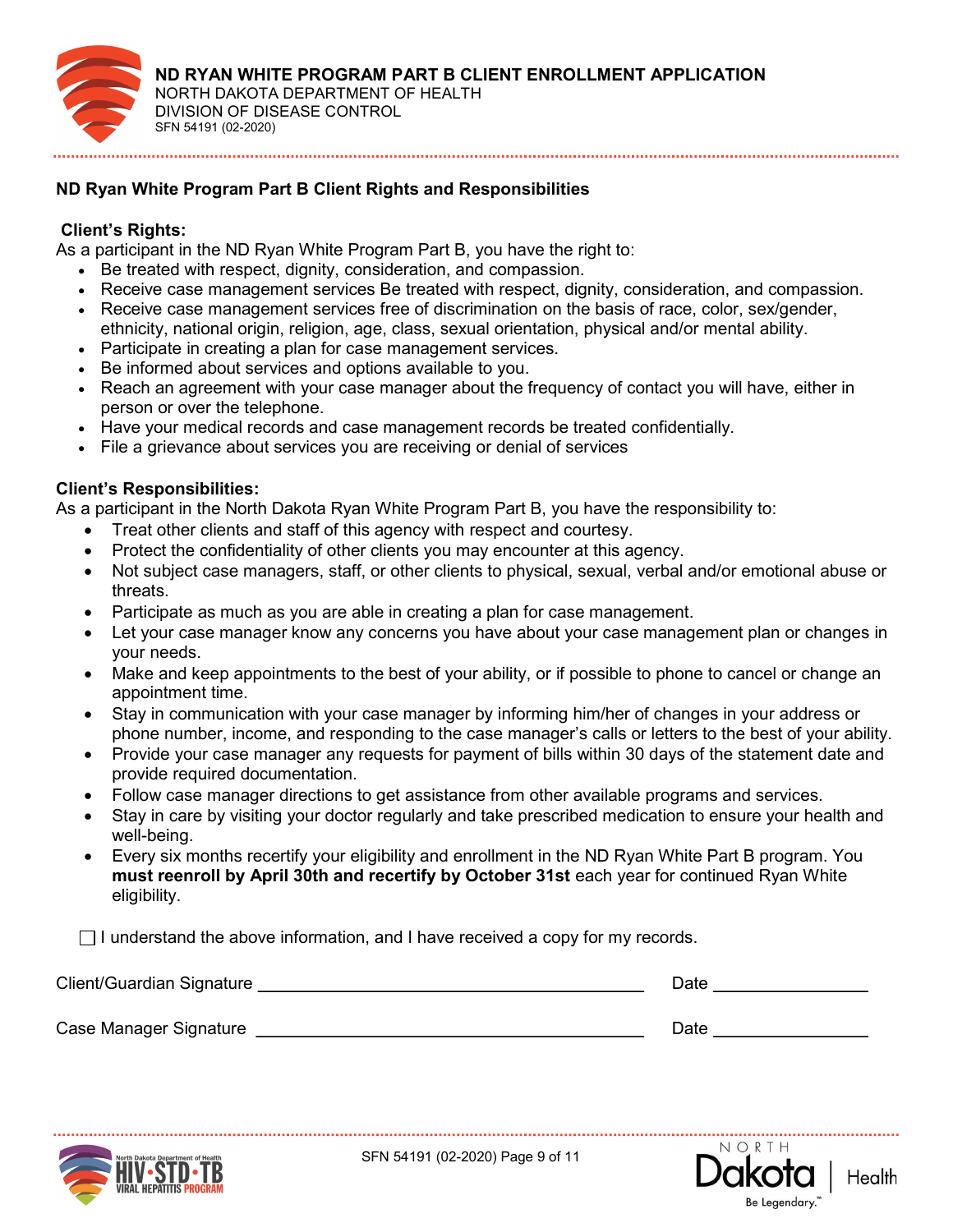

## ND Ryan White Program Part B Client Release of Information

, authorize ND Ryan White Program staff or their agents to discuss my case and diagnosis (if necessary) with the providers listed to obtain and maintain services that I may qualify for:

- Case managers **Advocates** County financial worker ND Medicaid representative Physician Clinic staff Insurance enrollment assisters Insurance providers Other medical care providers (pharmacist, dentist, etc.)
- Social worker

I also authorize ND Ryan White program to check with private insurers and employers about health or dental insurance I may have. This authorization is for the sole purpose of obtaining eligibility information dates and premium information in order to assist with insurance premiums and ensure appropriate health coverage.

This permission will expire one year from the date of my signature. I may revoke this authorization at any time by writing to the ND Ryan White program. If I revoke this authorization, ND Ryan White program staff and the persons indicated above may act on my information that has been released up to the date of that revoke.

I understand that information about me is protected by state and federal privacy laws. I understand that this information cannot be released without my consent, except as provided by law.

I understand that I do not have to sign this authorization form. If I choose not to sign this form, it may limit or curtail the services that may be offered to me. If I sign this form, I have the right to receive of a copy of the completed authorization.

| Client/Guardian Signature | Date |
|---------------------------|------|
|                           |      |
| Case Manager Signature    | Date |